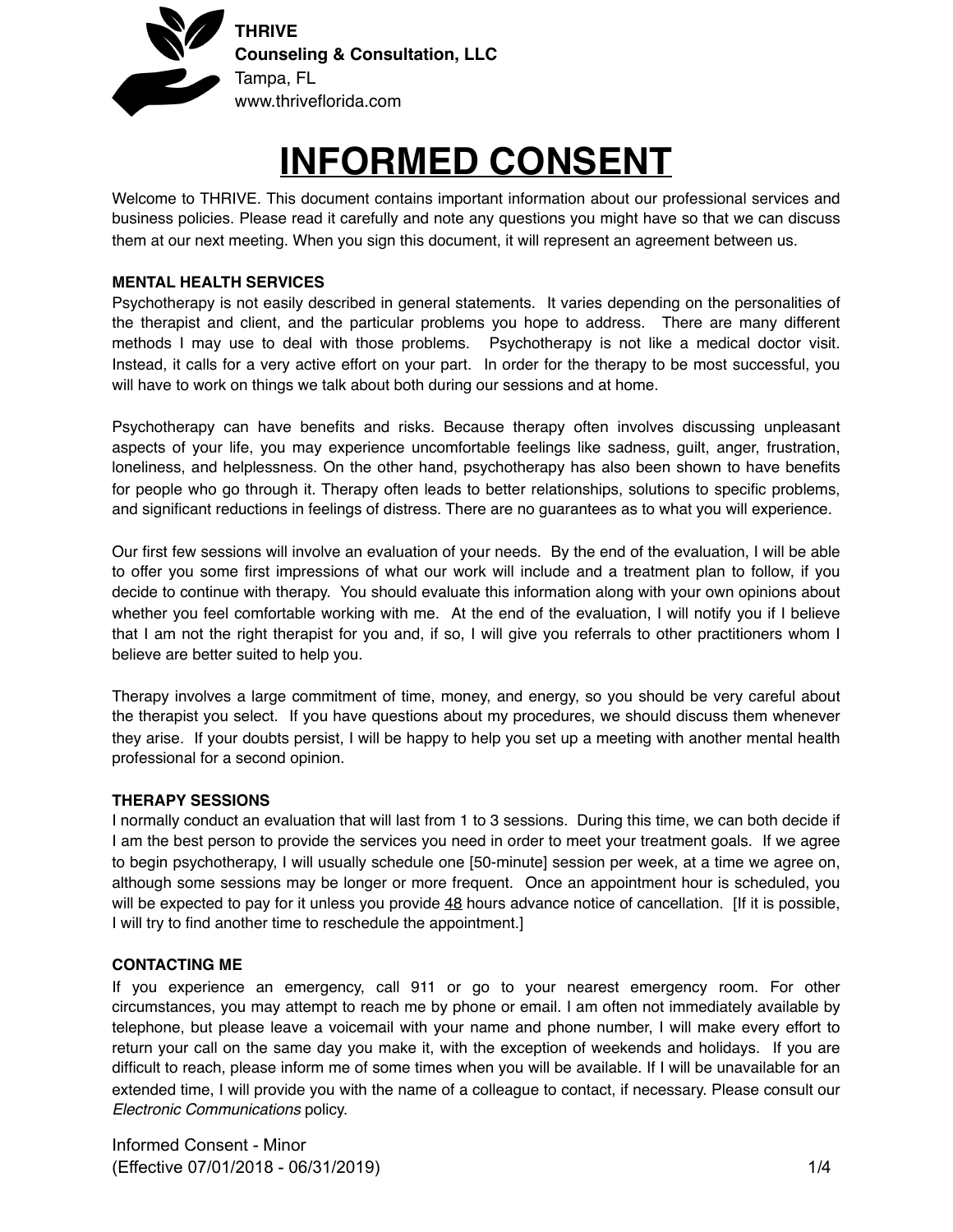

# **CONFIDENTIALITY**

#### **Parent Authorization for Minor's Mental Health Treatment**

In order to authorize mental health treatment for your child, you must have either sole or joint legal custody. I will ask you to provide me with a copy of the most recent custody decree that establishes custody rights of you and the other parent or otherwise demonstrates that you have the right to authorize treatment for your child.

If you are separated or divorced from the other parent, please notify me immediately. Please be aware that it is my policy to notify the other parent that I am meeting with your minor-aged. I believe it is important that all parents have the right to know, unless there are truly exceptional circumstances, that their minor-aged is receiving mental health evaluation or treatment.

During this process, there may be times when parents and the therapist disagree regarding treatment. If such disagreements occur, I will strive to listen carefully so that I can understand your perspectives and fully explain my perspective. We can resolve such disagreements or we can agree to disagree, so long as this enables your minor-aged's therapeutic progress. If either parent decides that therapy should end, I will honor that decision, unless there are extraordinary circumstances. In most cases, I will ask that you allow me the option of having 1-2 closing sessions with your child to appropriately end treatment.

#### **Individual Parent/Guardian Communications with Me**

In the course of my treatment of your child, I may meet with parents/guardians either separately or together. Please be aware, however, that, at all times, my patient is your child – not the parents/guardians nor any siblings or other family members. If I meet with you or other family members in the course of your minor-aged's treatment, I will make notes of that meeting in your child's treatment records. Please be aware that those notes will be available to any person or entity that has legal access to your child's treatment record.

# **Mandatory Disclosures of Treatment Information**

In some situations, I am required by law or by the guidelines of my profession to disclose information, whether or not I have your or your minor-aged's permission. I have listed some of these situations below.

Confidentiality CANNOT be maintained when:

- ! Minor-aged patients tell me they plan to cause serious harm or death to themselves, and I believe they have the intent and ability to carry out this threat in the very near future. I must take steps to inform a parent or guardian or others of what the minor-aged has told me and how serious I believe this threat to be and to try to prevent the occurrence of such harm.
- ! Minor-aged patients tell me they plan to cause serious harm or death to someone else, and I believe they have the intent and ability to carry out this threat in the very near future. In this situation, I must inform a parent or guardian or others, and I may be required to inform the person who is the target of the threatened harm [and the police].
- ! Minor-aged patients are doing things that could cause serious harm to them or someone else, even if they do not intend to harm themselves or another person. In these situations, I will need to use my professional judgment to decide whether a parent or guardian should be informed.
- Minor-aged patients tell me, or I otherwise learn that, it appears that a minor-aged is being neglected or abused--physically, sexually or emotionally--or that it appears that they have been neglected or abused in the past. In this situation, I am required by law to report the alleged abuse to the appropriate state child-protective agency.
- $\bullet$  I am ordered by a court to disclose information.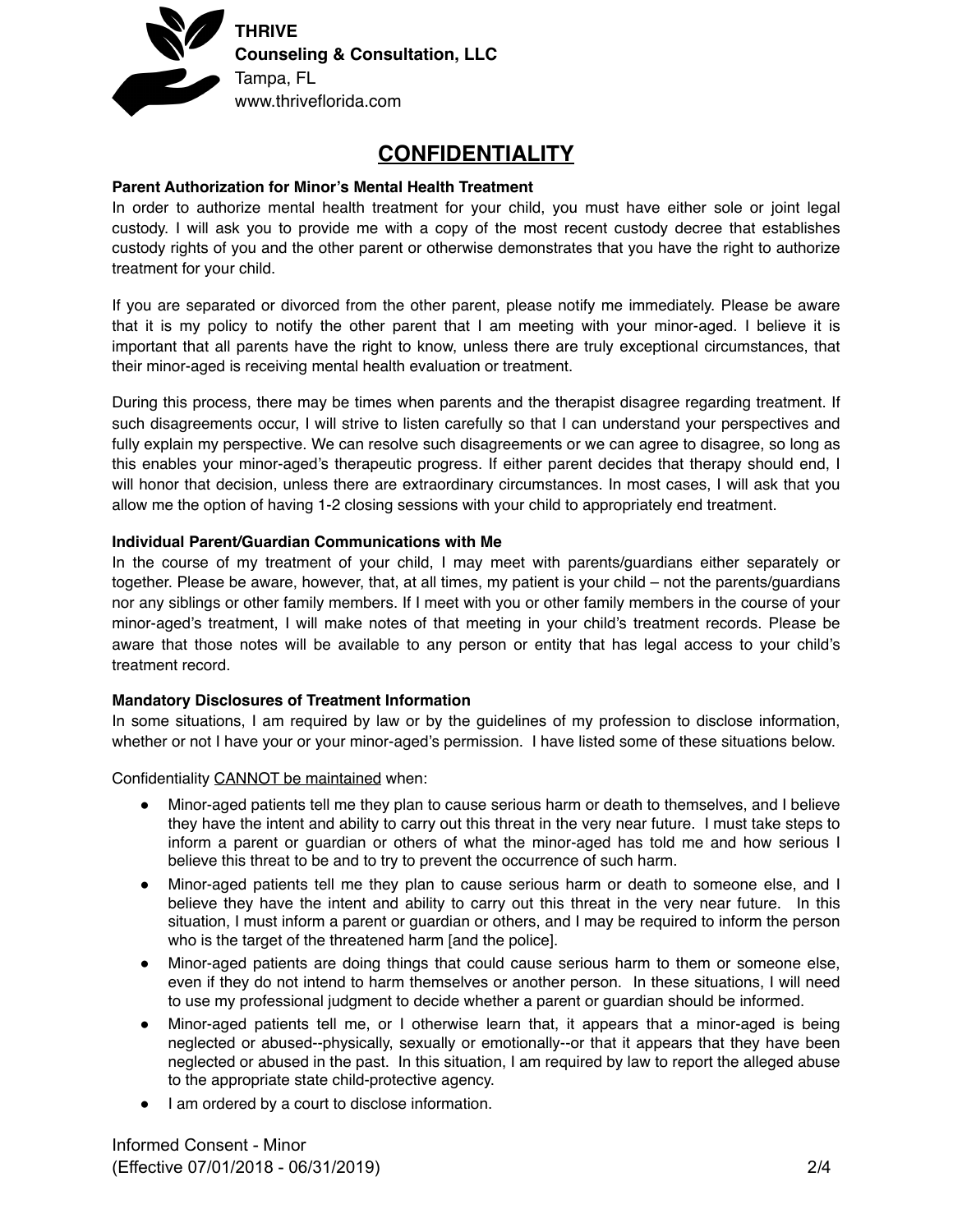

**THRIVE Counseling & Consultation, LLC** Tampa, FL www.thriveflorida.com

# **Disclosure of Minor's Treatment Information to Parents**

Therapy is most effective when a trusting relationship exists between the therapist and the patient. Privacy is especially important in earning and keeping that trust. As a result, it is important for minors to have a "zone of privacy" where they feel free to discuss personal matters without fear that their thoughts and feelings will be immediately communicated to their parents. This is particularly true for adolescents who are naturally developing a greater sense of independence and autonomy.

It is my policy to provide you with general information about your child's treatment, but NOT to share specific information your child has disclosed to me without your child's agreement. This includes activities and behavior that you would not approve of  $-$  or might be upset by  $-$  but that do not put your child at risk of serious and immediate harm. However, if your child's risk-taking behavior becomes more serious, then I will need to use my professional judgment to decide whether your child is in serious and immediate danger of harm. If I feel that your minor-aged is in such danger, I will communicate this information to you immediately.

**Example**: If your child tells me that he/she has tried alcohol at a few parties, I would keep this information confidential. If your child tells me that he/she is drinking and driving or is a passenger in a car with a driver who is drunk, I would not keep this information confidential from you. If your child tells me, or if I believe based on things I learn about your child, that your child is addicted to drugs or alcohol, I would not keep that information confidential.

*Example*: If your child tells me that he/she is having voluntary, protected sex with a peer, I would keep this information confidential. If your child tells me that, on several occasions, the child has engaged in unprotected sex with strangers or in unsafe situations, I will not keep this information confidential.

You can always ask me questions about the types of information I would disclose, such as: "If a child told you that he or she were doing \_\_\_\_\_\_\_, would you tell the parents?"

Even when we have agreed to keep your child's treatment information confidential from you, I may believe that it is important for you to know about a particular situation that is going on in your child's life. In these situations, I will encourage your child to tell you, and I will help your child find the best way to do so. Also, when meeting with you, I may sometimes describe your child's problems in general terms, without using specifics, in order to help you know how to be more helpful to your child

# **Agreement Not to Use Minor's Therapy Information/Records in Custody Litigation**

When a family is in conflict, particularly conflict due to parental separation or divorce, it is very difficult for everyone, particularly for minors. Although my responsibility to your child may require my helping to address conflicts between the child's parents, my role will be strictly limited to providing treatment to your child You agree that in any child custody/visitation proceedings, neither of you will seek to subpoena my records or ask me to testify in court, whether in person or by affidavit, or to provide letters or documentation expressing my opinion about parental fitness or custody/visitation arrangements.

Please note that your agreement may not prevent a judge from requiring my testimony, even though I will not do so unless legally compelled. If I am required to testify, I am ethically bound not to give my opinion about either parent's custody, visitation suitability, or fitness. If the court appoints a custody evaluator, guardian *ad litem*, or parenting coordinator, I will provide information as needed, if appropriate releases are signed or a court order is provided, but I will not make any recommendation about the final decision(s). Furthermore, if I am required to appear as a witness or to otherwise perform work related to any legal matter, the party responsible for my participation agrees to reimburse me at the rate of \$200 per hour for time spent traveling, speaking with attorneys, reviewing and preparing documents, testifying, being in attendance, and any other case-related costs.